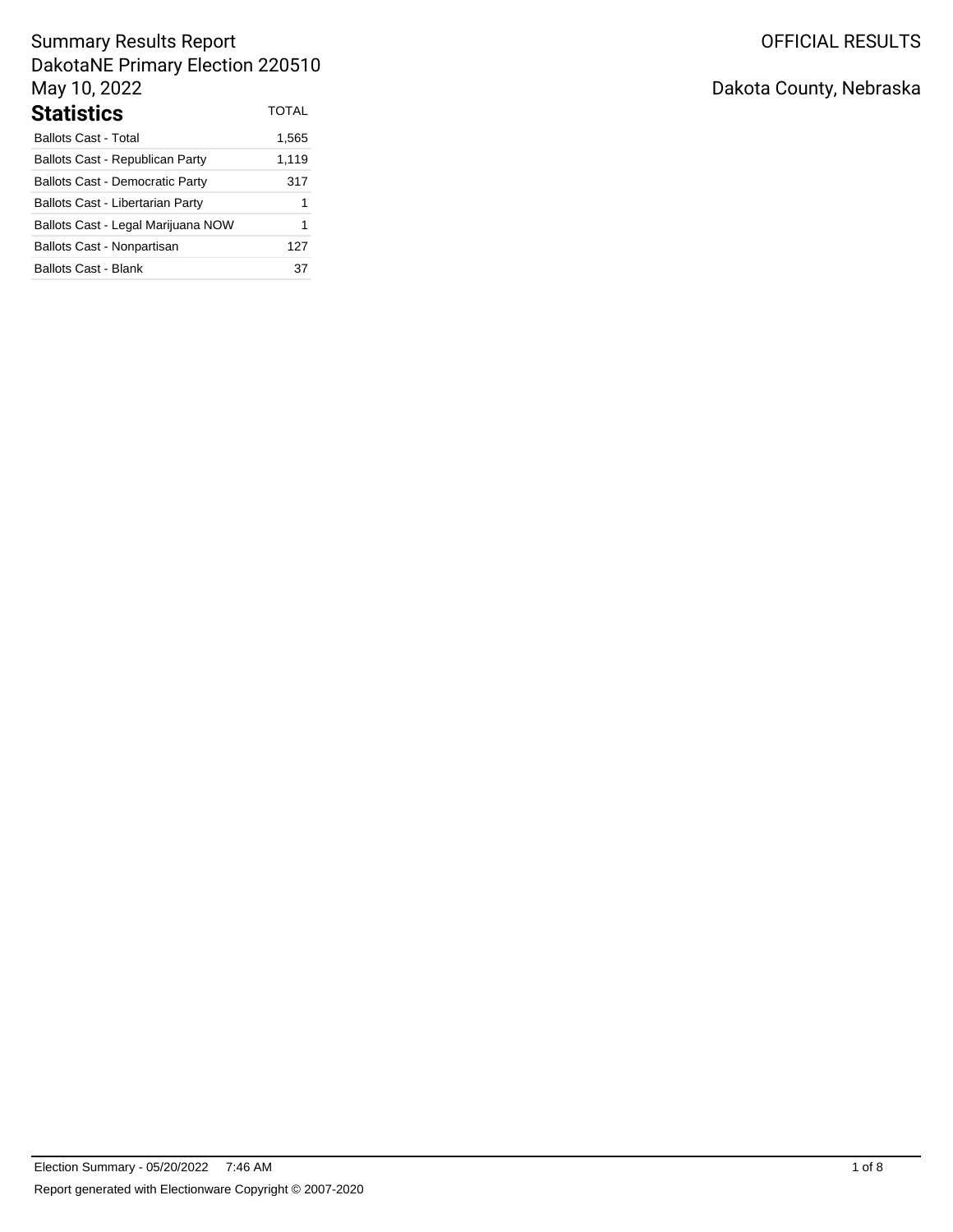Vote For 1

|                       |       | TOTAL VOTE % |
|-----------------------|-------|--------------|
| Adrian Smith          | 750   | 70.56%       |
| Mike Calhoun          | 312   | 29.35%       |
| Write-In Totals       | 1     | 0.09%        |
| Overvotes             | 2     |              |
| Undervotes            | 116   |              |
| <b>Contest Totals</b> | 1,181 |              |

## **Rep Governor**

Vote For 1

|                         | TOTAI | VOTF %   |
|-------------------------|-------|----------|
| Jim Pillen              | 473   | 43.35%   |
| Charles W. Herbster     | 330   | 30.25%   |
| <b>Brett Lindstrom</b>  | 198   | 18.15%   |
| Theresa Thibodeau       | 29    | 2.66%    |
| Michael Connely         | 22    | 2.02%    |
| <b>Breland Ridenour</b> | 15    | 1.37%    |
| Donna Nicole Carpenter  | 13    | 1.19%    |
| Lela McNinch            | 6     | 0.55%    |
| <b>Troy Wentz</b>       | 5     | 0.46%    |
| Write-In Totals         | 0     | $0.00\%$ |
| Overvotes               | 2     |          |
| Undervotes              | 26    |          |
| <b>Contest Totals</b>   | 1,119 |          |

#### **Rep Sec. of State** Vote For 1

|                       | <b>TOTAL</b> | VOTE %   |
|-----------------------|--------------|----------|
| <b>Rex Schroder</b>   | 336          | 38.80%   |
| <b>Bob Evnen</b>      | 320          | 36.95%   |
| Robert J. Borer       | 210          | 24.25%   |
| Write-In Totals       | 0            | $0.00\%$ |
| Overvotes             | 1            |          |
| Undervotes            | 252          |          |
| <b>Contest Totals</b> | 1,119        |          |
|                       |              |          |

## **Rep State Treasurer**

Vote For 1

|                       |       | TOTAL VOTE % |
|-----------------------|-------|--------------|
| Paul Anderson         | 569   | 67.34%       |
| John Murante          | 276   | 32.66%       |
| Write-In Totals       | 0     | $0.00\%$     |
| Overvotes             | 2     |              |
| Undervotes            | 272   |              |
| <b>Contest Totals</b> | 1,119 |              |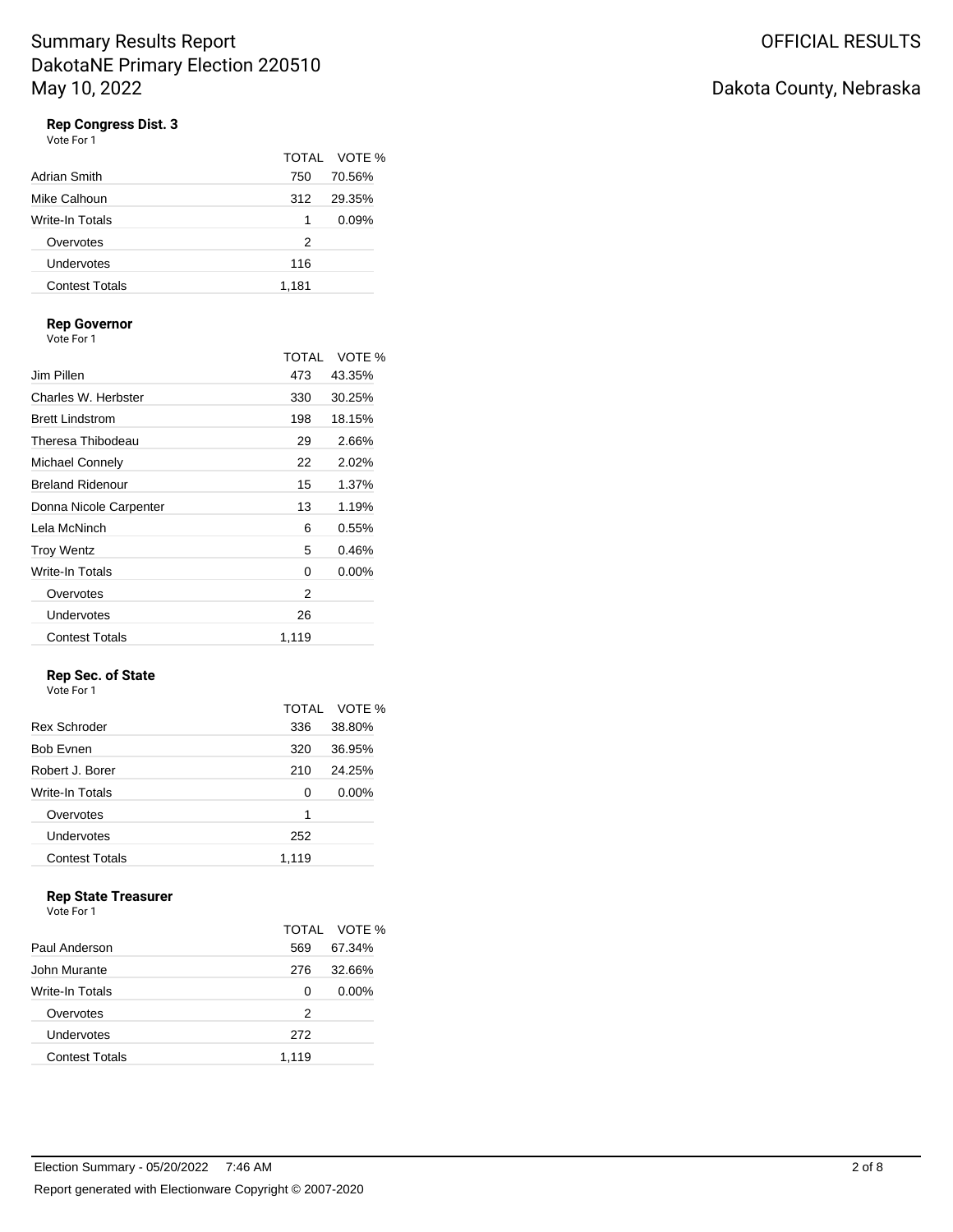Vote For 1

|                       |       | TOTAL VOTE % |
|-----------------------|-------|--------------|
| Mike Hilgers          | 524   | 59.61%       |
| Jennifer Hicks        | 355   | 40.39%       |
| Write-In Totals       | 0     | $0.00\%$     |
| Overvotes             | 0     |              |
| Undervotes            | 240   |              |
| <b>Contest Totals</b> | 1.119 |              |

### **Rep State Auditor**

Vote For 1

|                       |       | TOTAL VOTE % |
|-----------------------|-------|--------------|
| Mike Foley            | 601   | 68.30%       |
| Larry Anderson        | 278   | 31.59%       |
| Write-In Totals       | 1     | 0.11%        |
| Overvotes             | Ω     |              |
| Undervotes            | 239   |              |
| <b>Contest Totals</b> | 1.119 |              |

## **Rep Public Service Comm. Dist 4**

Vote For 1

|                       |       | TOTAL VOTE % |
|-----------------------|-------|--------------|
| Rod Johnson           | 479   | 54.87%       |
| Fric Kamler           | 394   | 45.13%       |
| Write-In Totals       | 0     | $0.00\%$     |
| Overvotes             | Ω     |              |
| Undervotes            | 246   |              |
| <b>Contest Totals</b> | 1.119 |              |

## **Rep County Commissioner - At Large**

Vote For 2

|                       | TOTAI | VOTE % |
|-----------------------|-------|--------|
| Martin Hohenstein     | 687   | 39.17% |
| Brian VanBerkum       | 410   | 23.38% |
| Kevin M. Hansen       | 328   | 18.70% |
| <b>Rick Jenkins</b>   | 326   | 18.59% |
| Write-In Totals       | 3     | 0.17%  |
| Overvotes             | 4     |        |
| Undervotes            | 480   |        |
| <b>Contest Totals</b> | 2,238 |        |

## **Rep County Sheriff**

Vote For 1

|                       |       | TOTAL VOTE % |
|-----------------------|-------|--------------|
| Chris Kleinberg       | 699   | 64.19%       |
| Kevin W. Rohde        | 388   | 35.63%       |
| Write-In Totals       | 2     | 0.18%        |
| Overvotes             | 0     |              |
| Undervotes            | 30    |              |
| <b>Contest Totals</b> | 1.119 |              |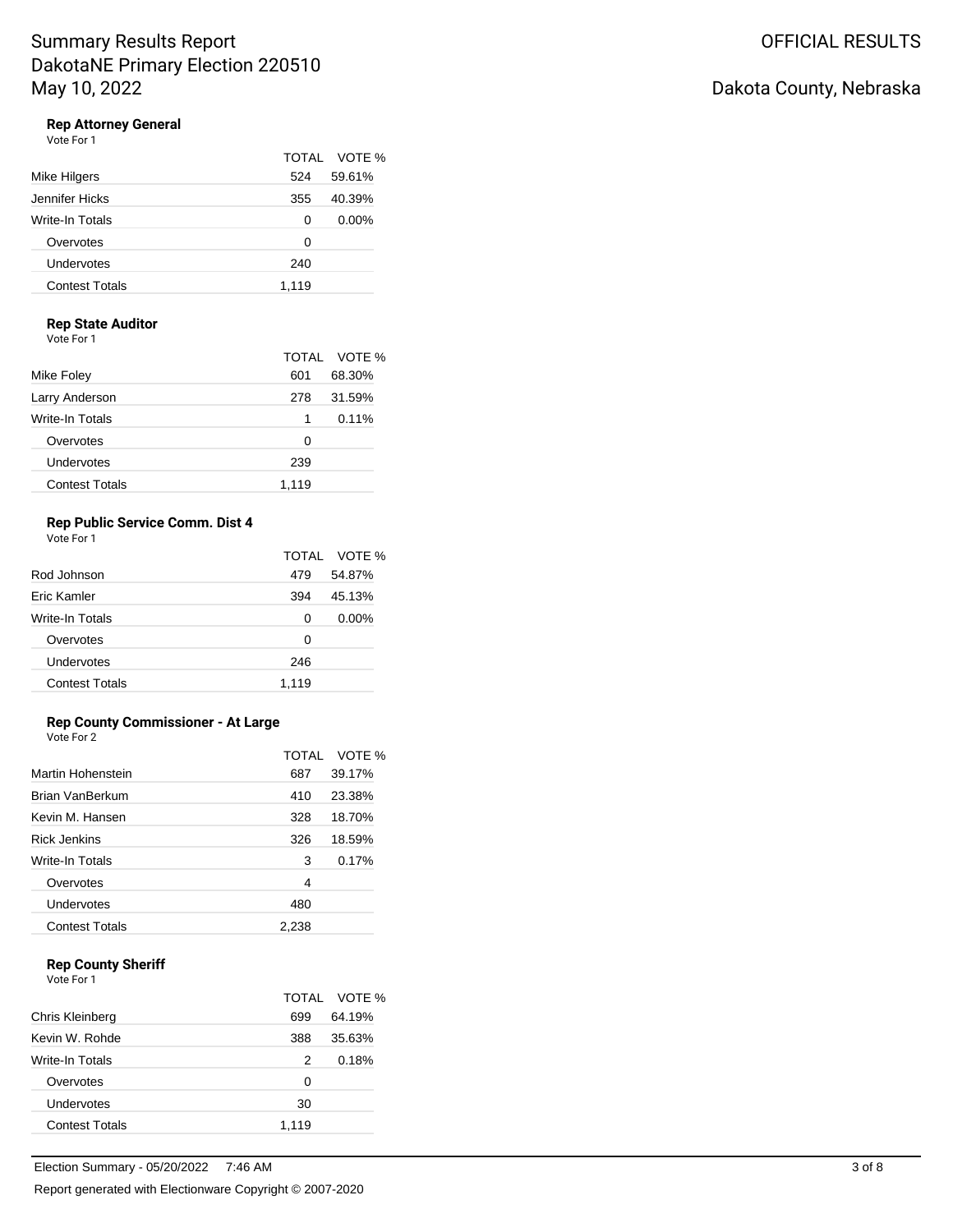Vote For 1

|                       |     | TOTAL VOTE % |
|-----------------------|-----|--------------|
| David J. Else         | 131 | 50.78%       |
| Daniel M. Wik         | 124 | 48.06%       |
| Write-In Totals       | 3   | 1.16%        |
| Overvotes             | 1   |              |
| Undervotes            | 64  |              |
| <b>Contest Totals</b> | 323 |              |
|                       |     |              |

## **Dem Governor**

Vote For 1

|                       |     | TOTAL VOTE % |
|-----------------------|-----|--------------|
| Carol Blood           | 190 | 66.90%       |
| Roy A. Harris         | 84  | 29.58%       |
| Write-In Totals       | 10  | 3.52%        |
| Overvotes             | 0   |              |
| Undervotes            | 39  |              |
| <b>Contest Totals</b> | 323 |              |

## **Dem Sec. of State**

Vote For 1

|                        |     | TOTAL VOTE % |
|------------------------|-----|--------------|
| <b>Write-In Totals</b> |     | 15 100.00%   |
| Overvotes              | O   |              |
| Undervotes             | 308 |              |
| <b>Contest Totals</b>  | 323 |              |

## **Dem State Treasurer**

Vote For 1

|                       | TOTAL VOTE % |  |
|-----------------------|--------------|--|
| Write-In Totals       | 15 100.00%   |  |
| Overvotes             | Ω            |  |
| <b>Undervotes</b>     | 308          |  |
| <b>Contest Totals</b> | 323          |  |

## **Dem Attorney General**

Vote For 1

|                        |     | TOTAL VOTE % |
|------------------------|-----|--------------|
| <b>Write-In Totals</b> |     | 17 100.00%   |
| Overvotes              | 0   |              |
| Undervotes             | 306 |              |
| <b>Contest Totals</b>  | 323 |              |

## **Dem State Auditor**

Vote For 1

|                       |              | TOTAL VOTE % |
|-----------------------|--------------|--------------|
| Write-In Totals       |              | 15 100.00%   |
| Overvotes             | $\mathbf{0}$ |              |
| Undervotes            | 308          |              |
| <b>Contest Totals</b> | 323          |              |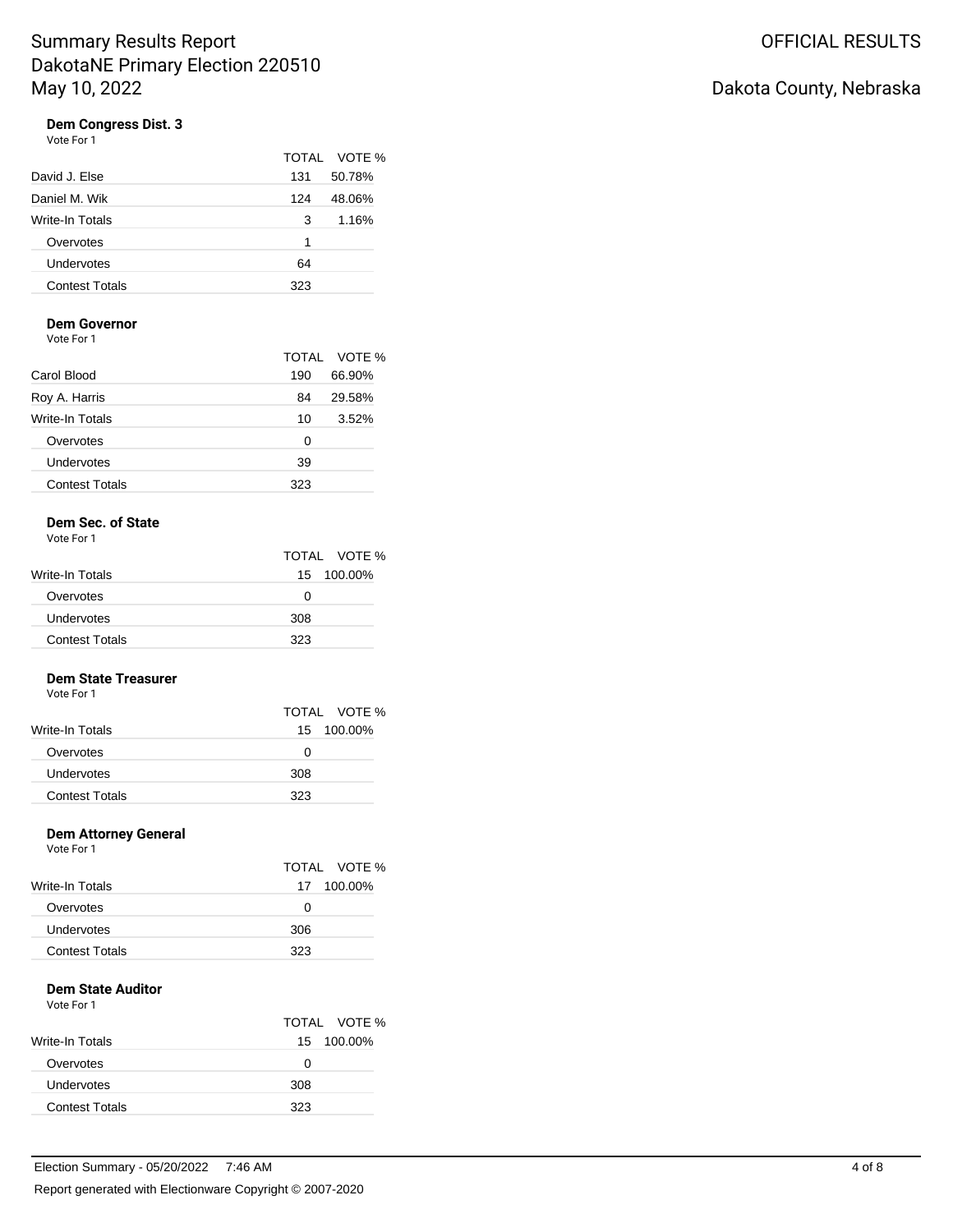# Dakota County, Nebraska

#### **Dem Public Service Comm. Dist 4** Vote For 1

|                       |     | TOTAL VOTE % |
|-----------------------|-----|--------------|
| Write-In Totals       |     | 15 100.00%   |
| Overvotes             | 0   |              |
| <b>Undervotes</b>     | 308 |              |
| <b>Contest Totals</b> | 323 |              |

## **Lib Congress Dist. 3**

Vote For 1

| TOTAL VOTE %  |
|---------------|
| 100.00%<br>1. |
| 0             |
|               |
|               |
|               |

#### **Lib Governor** Vote For 1

|                       | TOTAL VOTE %  |  |
|-----------------------|---------------|--|
| Scott Zimmerman       | 100.00%<br>1  |  |
| Write-In Totals       | $0.00\%$<br>0 |  |
| Overvotes             | O             |  |
| Undervotes            |               |  |
| <b>Contest Totals</b> |               |  |

### **Lib Sec. of State**

Vote For 1

|                       |   | TOTAL VOTE % |
|-----------------------|---|--------------|
| Write-In Totals       |   |              |
| Overvotes             |   |              |
| Undervotes            | 2 |              |
| <b>Contest Totals</b> |   |              |

### **Lib State Treasurer**

Vote For 1

|                       |   | TOTAL VOTE % |
|-----------------------|---|--------------|
| Katrina Tomsen        | 1 | 100.00%      |
| Write-In Totals       | 0 | $0.00\%$     |
| Overvotes             | O |              |
| Undervotes            | 1 |              |
| <b>Contest Totals</b> |   |              |

## **Lib Attorney General**

Vote For 1

|                       |   | TOTAL VOTE % |
|-----------------------|---|--------------|
| Write-In Totals       |   |              |
| Overvotes             |   |              |
| Undervotes            | 2 |              |
| <b>Contest Totals</b> |   |              |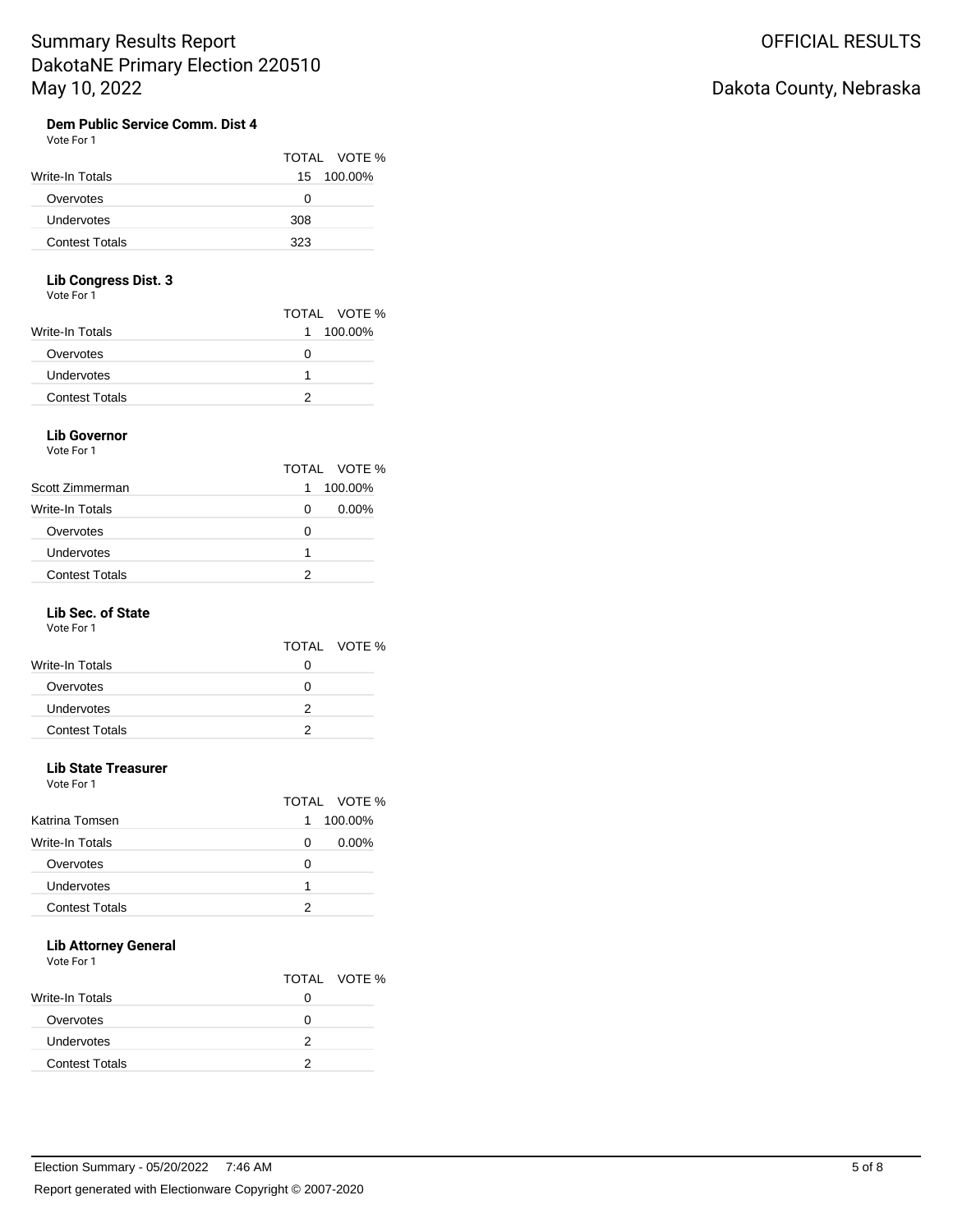# Dakota County, Nebraska

## **Lib State Auditor**

Vote For 1

|                       | TOTAL VOTE %  |
|-----------------------|---------------|
| Gene Siadek           | 100.00%<br>1  |
| Write-In Totals       | $0.00\%$<br>0 |
| Overvotes             | 0             |
| Undervotes            |               |
| <b>Contest Totals</b> |               |

## **Lib Public Service Comm. Dist 4**

Vote For 1

|                       | TOTAL VOTE % |
|-----------------------|--------------|
| Write-In Totals       | 1 100.00%    |
| Overvotes             | 0            |
| Undervotes            |              |
| <b>Contest Totals</b> |              |

### **Lmn Congress Dist. 3**

Vote For 1

|                       |   | TOTAL VOTE % |
|-----------------------|---|--------------|
| Mark Elworth Jr.      | 4 | 100.00%      |
| Write-In Totals       | 0 | $0.00\%$     |
| Overvotes             | 0 |              |
| Undervotes            | 1 |              |
| <b>Contest Totals</b> | 5 |              |

## **Lmn Governor**

Vote For 1

|                        | TOTAL VOTE %  |
|------------------------|---------------|
| <b>Write-In Totals</b> | 100.00%<br>1. |
| Overvotes              | 0             |
| Undervotes             |               |
| <b>Contest Totals</b>  | 5             |
|                        |               |

## **Lmn Sec. of State**

Vote For 1

|                        |                   | TOTAL VOTE % |
|------------------------|-------------------|--------------|
| <b>Write-In Totals</b> | 0                 |              |
| Overvotes              | $\mathbf{\Omega}$ |              |
| Undervotes             | 5                 |              |
| <b>Contest Totals</b>  | ∽                 |              |

## **Lmn State Treasurer**

Vote For 1

| TOTAL VOTE %               |  |
|----------------------------|--|
| Write-In Totals            |  |
| Overvotes                  |  |
| Undervotes<br>5            |  |
| <b>Contest Totals</b><br>5 |  |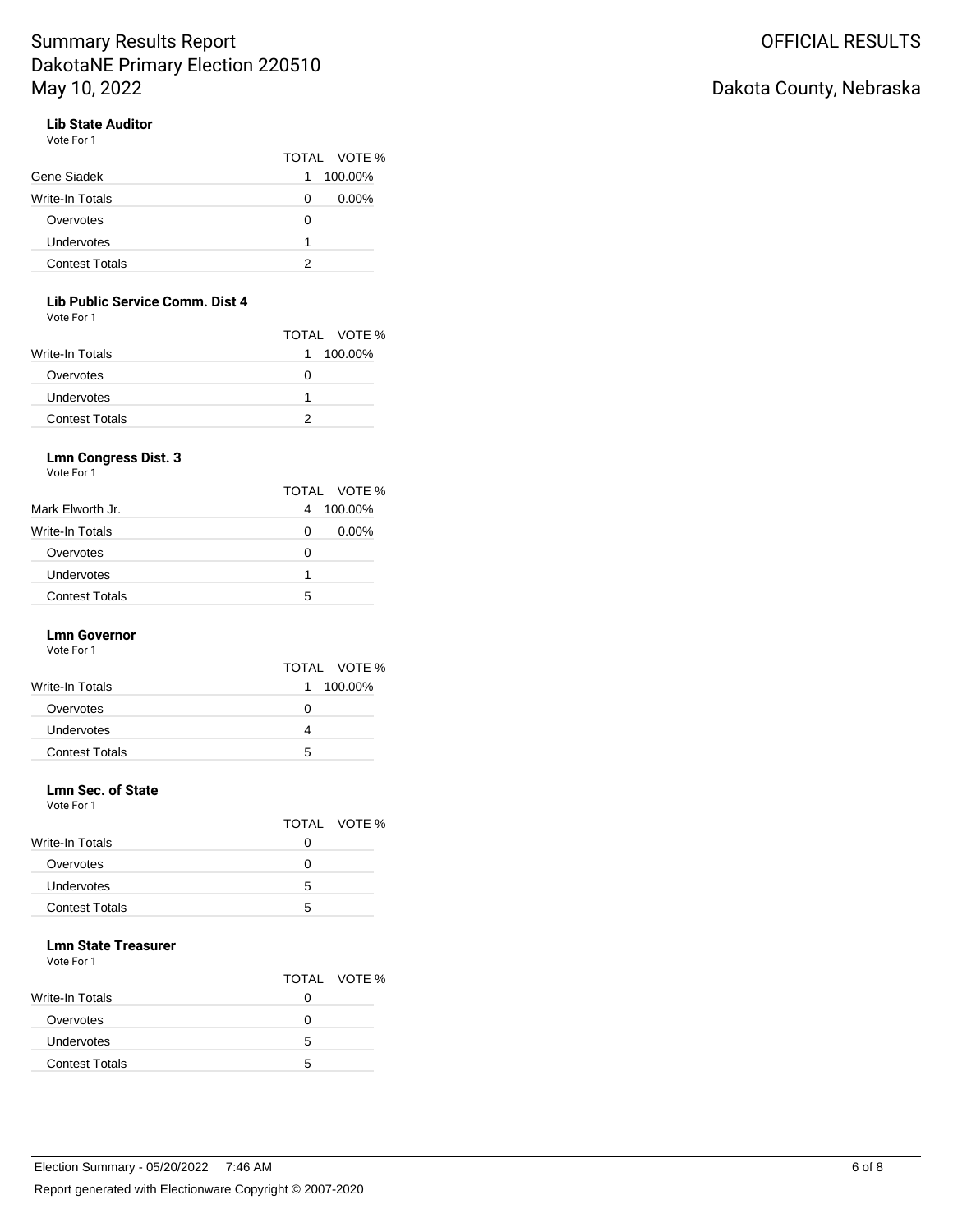# Dakota County, Nebraska

# **Lmn Attorney General**<br>Vote For 1

| Vote For 1 |  |  |
|------------|--|--|
|------------|--|--|

|                       | TOTAL VOTE %  |  |
|-----------------------|---------------|--|
| Larry Bolinger        | 100.00%<br>3  |  |
| Write-In Totals       | $0.00\%$<br>0 |  |
| Overvotes             | 0             |  |
| Undervotes            | 2             |  |
| <b>Contest Totals</b> | 5             |  |

## **Lmn State Auditor**

Vote For 1

|                       |   | TOTAL VOTE % |
|-----------------------|---|--------------|
| L. Leroy Lopez        | 2 | 100.00%      |
| Write-In Totals       | 0 | $0.00\%$     |
| Overvotes             | 0 |              |
| Undervotes            | 3 |              |
| <b>Contest Totals</b> | 5 |              |

## **Lmn Public Service Comm. Dist 4**

Vote For 1

|                       | TOTAL VOTE %  |
|-----------------------|---------------|
| Write-In Totals       | 100.00%<br>1. |
| Overvotes             | O             |
| <b>Undervotes</b>     |               |
| <b>Contest Totals</b> | 5             |

## **Member of the State BOE Dist 6**

Vote For 1

|                       |       | TOTAL VOTE % |
|-----------------------|-------|--------------|
| <b>Sherry Jones</b>   | 783   | 61.70%       |
| Danielle Helzer       | 482   | 37.98%       |
| Write-In Totals       | 4     | 0.32%        |
| Overvotes             | 0     |              |
| Undervotes            | 296   |              |
| <b>Contest Totals</b> | 1,565 |              |